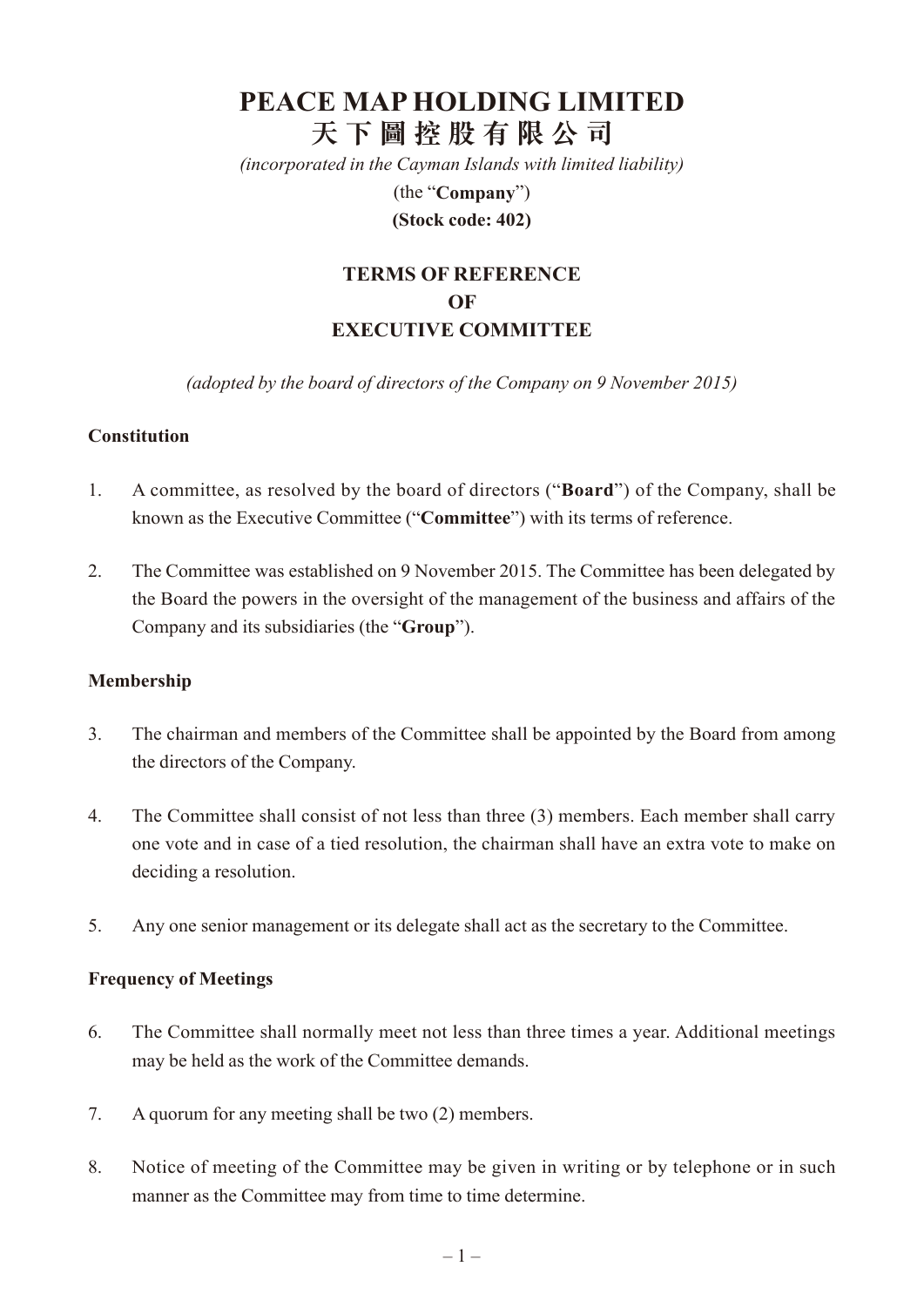### **Authority**

- 9. The Committee is authorised by the Board to perform its duties and functions within its terms of reference and to do any acts conferred on the Committee by the Board.
- 10. The Committee is authorised by the Board to seek independent professional advice at the Company's expense, in performance of its duties and functions, where necessary.

#### **Duties and Functions**

- 11. The Committee is to advise and assist the Board in formulating policies and to monitor the performance of management in carrying out and implementing the policies laid down by the Board for the Group.
- 12. Without prejudice to the generality of the foregoing, the Committee shall undertake the following duties:
	- a. to consider emerging issues, that may be material to the business and affairs of the Group and the realization of its agreed strategy;
	- b. to review material strategic initiatives, including acquisitions and disposals, joint ventures and investments and recommend such to the Board;
	- c. to monitor and review the implementation of the Group's strategic and investment plans;
	- d. to monitor and review the organization, business and personnel policies of the Group;
	- e. to liaise and consult with other committees of the Board on all matters in relation to the businesses of the Group;
	- f. to do any such things to enable the Committee to discharge its powers and functions conferred on it by the Board; and
	- g. to work to the requirements that may from time to time be delegated by the Board or contained in the constitution of the Company.